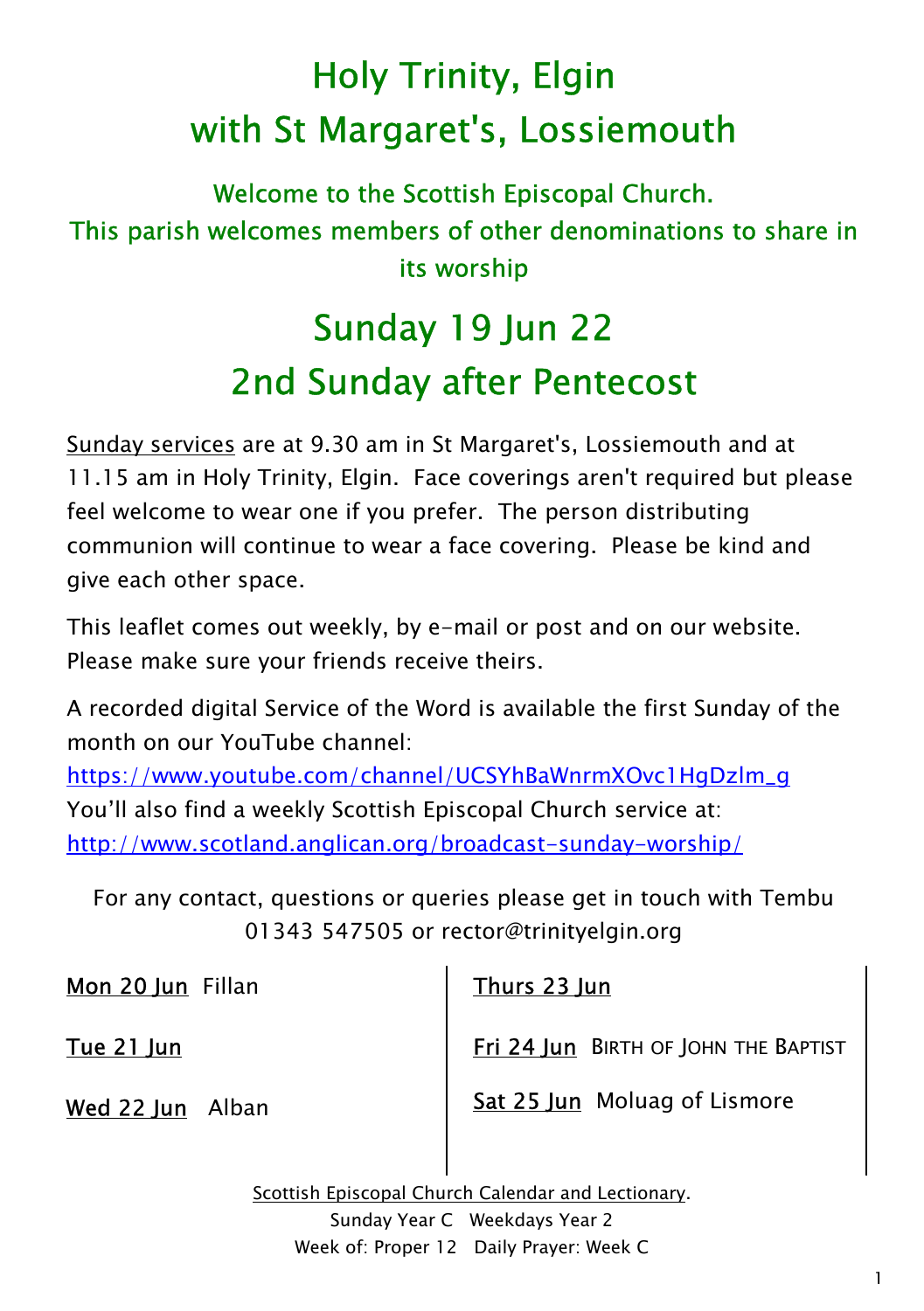### Collect

O Lord, in your mercy hear our prayers: and as you give us the desire to pray, grant us your help and protection; through Jesus Christ, our Lord, who lives and reigns with you, in the unity of the Holy Spirit, one God, world without end.

#### First Reading Isaiah  $65: 1 - 9$

The word of the Lord through the prophet: I was ready to be sought out by those who did not ask, to be found by those who did not seek me. I said, 'Here I am, here I am,' to a nation that did not call on my name. I held out my hands all day long to a rebellious people, who walk in a way that is not good, following their own devices; a people who provoke me to my face continually, sacrificing in gardens and offering incense on bricks; who sit inside tombs, and spend the night in secret places; who eat swine's flesh, with broth of abominable things in their vessels; who say, 'Keep to yourself, do not come near me, for I am too holy for you.' These are a smoke in my nostrils, a fire that burns all day long. See, it is written before me: I will not keep silent, but I will repay; I will indeed repay into their laps their iniquities and their ancestors' iniquities together, says the LORD; because they offered incense on the mountains and reviled me on the hills, I will measure into their laps full payment for their actions. Thus says the LORD: As the wine is found in the cluster, and they say, 'Do not destroy it, for there is a blessing in it,' so I will do for my servants' sake, and not destroy them all. I will bring forth descendants from Jacob, and from Judah inheritors of my mountains; my chosen shall inherit it, and my servants shall settle there.

### Psalm Ps 22: 19 - 28 Response: All the ends of the earth shall bow before him

Be not far away, O, Lord; You are my strength; hasten to help me. Save me from the sword, my life from the power of the dog. Save me from the lion's mouth, my wretched body from the horns of wild bulls. R

I will declare your name to my people; in the midst of the congregation I will praise you. Praise the Lord, you that fear him; stand in awe of him, O offspring of Israel; all you of Jacob's line, give glory. R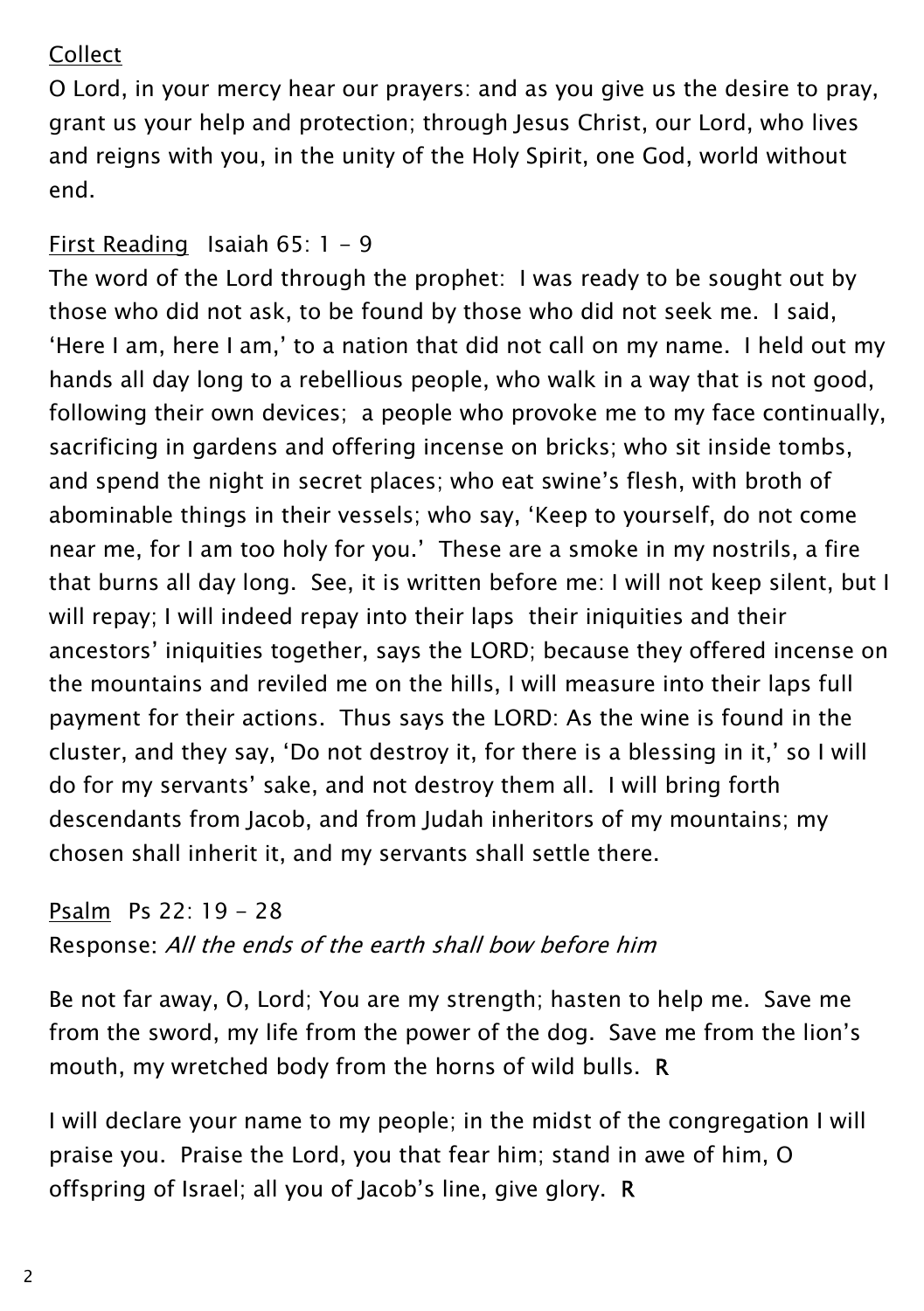For he does not despise nor abhor the poor in their poverty; neither does he hide his face from them; but when they cry to him he hears them. My praise is of him in the great assembly; I will perform my vows in the presence of those who worship him. R

The poor shall eat and be satisfied, and those who seek the Lord shall praise him: 'May your heart live for ever!' All the ends of the earth shall remember and turn to the Lord, and all the families of the nations shall bow before him. For kingship belongs to the Lord; he rules over the nations. R

## Second Reading Galatians 3: 23 - 29

Before faith came, we were imprisoned and guarded under the law until faith would be revealed. Therefore the law was our disciplinarian until Christ came, so that we might be justified by faith. But now that faith has come, we are no longer subject to a disciplinarian, for in Christ Jesus you are all children of God through faith. As many of you as were baptized into Christ have clothed yourselves with Christ; There is no longer Jew or Greek, there is no longer slave or free, there is no longer male and female; for all of you are one in Christ Jesus. And if you belong to Christ, then you are Abraham's offspring, heirs according to the promise.

# GOSPEL Luke 8: 26 - 39

Jesus and his disciples arrived at the country of the Gerasenes, which is opposite Galilee. As he stepped out on land, a man of the city who had demons met him. For a long time he had worn no clothes, and he did not live in a house but in the tombs. When he saw Jesus, he fell down before him and shouted at the top of his voice, 'What have you to do with me, Jesus, Son of the Most High God? I beg you, do not torment me.' – for Jesus had commanded the unclean spirit to come out of the man. (For many times it had seized him; he was kept under guard and bound with chains and shackles, but he would break the bonds and be driven by the demon into the wilds.) Jesus then asked him, 'What is your name?' He said, 'Legion'; for many demons had entered him. They begged him not to order them to go back into the abyss. Now there on the hillside a large herd of swine was feeding; and the demons begged Jesus to let them enter these. So he gave them permission. Then the demons came out of the man and entered the swine, and the herd rushed down the steep bank into the lake and was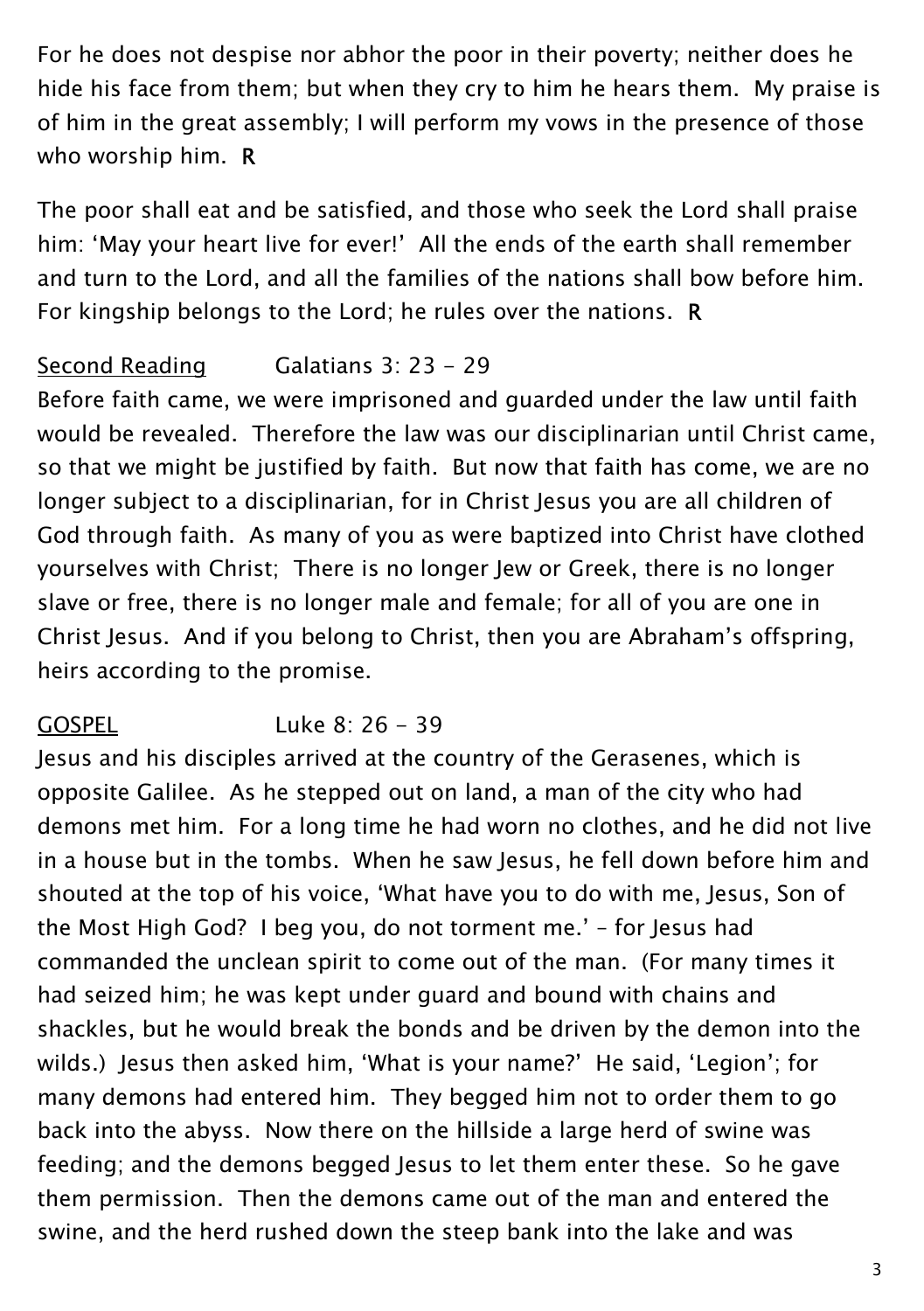drowned. When the swineherds saw what had happened, they ran off and told it in the city and in the country. Then people came out to see what had happened, and when they came to Jesus, they found the man from whom the demons had gone sitting at the feet of Jesus, clothed and in his right mind. And they were afraid. Those who had seen it told them how the one who had been possessed by demons had been healed. Then all the people of the surrounding country of the Gerasenes asked Jesus to leave them; for they were seized with great fear. So he got into the boat and returned. The man from whom the demons had gone begged that he might be with him; but Jesus sent him away, saying, 'Return to your home, and declare how much God has done for you.' So he went away, proclaiming throughout the city how much Jesus had done for him.

#### Reflection (Philip)

It almost reads as a good piece of fiction, the story of Jesus arriving via boat to the shores of Gerasenes. [Said with a deep, slow voice, as if promoting a movie] A man arrives on the shore. He is not known to the people. Who is this stranger? He is met by a man from the city, who was possessed, and who collapses at his feet. [dun dun dun] Coming to a cinema near you, or new to Netflix etc [stop with the voice].

Just the presence of Jesus in this situation, changes the behaviour of the man possessed. The man and the demons begged not to be tormented and were afraid in the presence of Jesus. Note that it is one of the few accounts of Jesus not saying, "do not be afraid". Jesus was not known to this man or people, but prior to this encounter he was travelling through the area. Chapter 8 of Luke starts by telling us that, "Soon afterwards he went on through cities and villages, proclaiming and bringing the good news of the kingdom of God. The twelve were with him, as well as some women". With these travellers, Jesus was sharing parables while teaching the people, which included the Parable of the Sower and the Lamp under a Jar. Jesus had joined the disciples on the boat to get away from the crowd, he was exhausted and had fallen asleep. Luke then gives us the account of Jesus calming the storm. His followers were afraid and amazed, and said to one another, "Who then is this, that he commands even the winds and the water, and they obey him?" (Luke 8v25). Back to the Gospel reading, he arrives ashore and is confronted with this mad man, naked, wild and shouting at him. It appears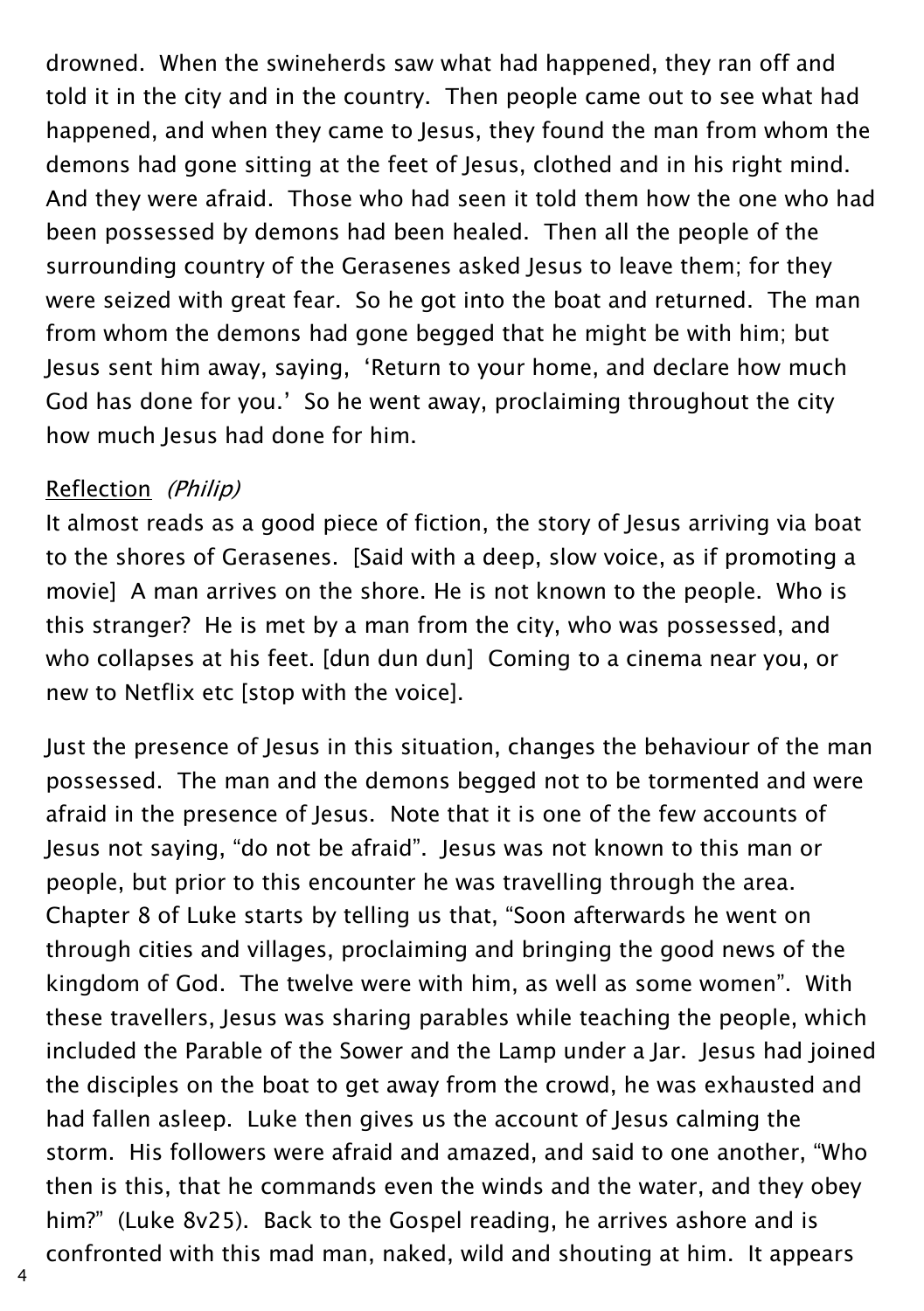that with complete calmness Jesus is talking to the demons and He gives them permission to enter the swine, who proceed to run down the hill into the sea and drown. This would not have impressed the farmer! In fact the swineherds ran back to tell the others, who came back to see for themselves . The last paragraph highlights the fear in the people and how they asked Jesus to leave them as they were afraid. It mentions it twice in verse 35 and again in 37. Great fear! Jesus then left them, returning with the disciples and leaving the man there to return to his home, and declare how much God has done for him. He went away, proclaiming throughout the city how much Jesus had done for him.

A couple of things strike me here. One being the calmness of Jesus in the face of everything that was going on, remembering that he had been woken during the night from his sleep and he then calmed the storm. He faced the attention of the mad man, with the crowds asking him to leave. The antithesis here was fear. The fear in the mad man, the fear in the demons, the fear in the swineherds and the fear of the people. There does not seem to be any account of Jesus trying to calm their fears, but only that he talks to the man and then departs. There was no account of the man whom Jesus had rescued being fearful. In fact he understood what Jesus had done for him and he was happy to follow Jesus' commands. Those closest to Jesus were calm and knew where they were safest - close to Jesus. For us, knowing what Jesus did for us, how he rescued us, should mean that we follow his command without question or excuse. Spend some time reflecting on your journey to this point with Jesus and what are your next steps?

#### Intercessions (Panny)

# Sing to the Lord all the earth Bless his holy name

Most High God, all creation knows you and is alive with your presence. Join our worship with the praises of birdsong and nature's beauty that surrounds us…

With humble and contrite hearts we adore your name.

Most High God, your authority is over all. Give governments and rulers your wisdom for the awesome responsibility they bear… As fellow heirs of your promise, help us to remove false barriers and distinctions between all people.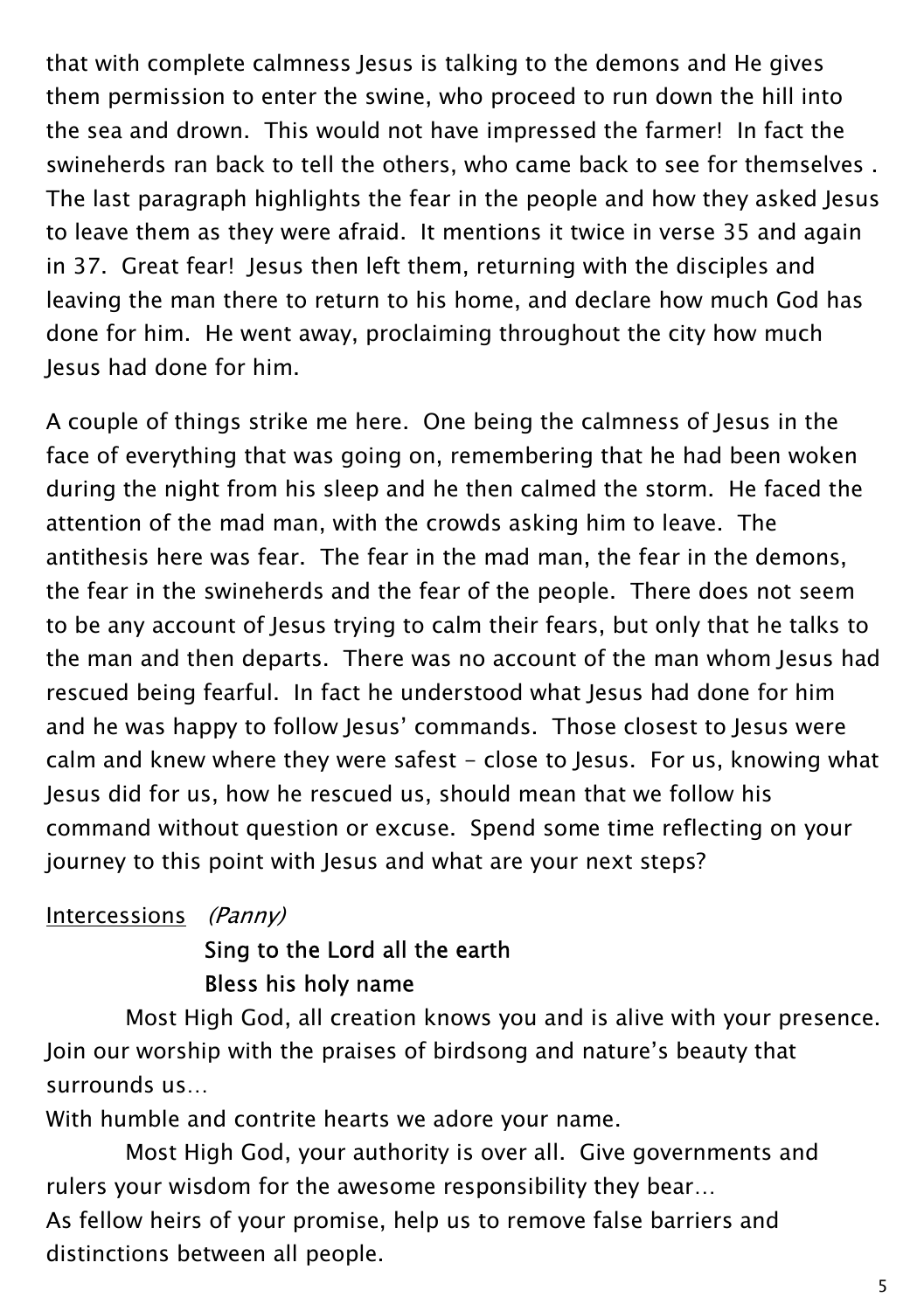Most High God, you test the hearts of all your people. Stand with all facing upheaval, whether it is the horror of war, seeking a new life in safety, or the challenge of a life-changing diagnosis…

Most High God, your compassion sees beyond fear. Hold with your mercy all whose mental state is diminished or damaged… Embrace them in your love that we may yet give you thanks…

Most High God, you reveal yourself in the depth of sheer silence. Teach us to know you and trust in your eternity as with faith we remember those who have died….

Bring us with them and all the saints to rejoice in the fulfilment of your promise.

Most High God, you have given us a job description that doesn't change: to go in peace, to love and serve the Lord. When we go out this week to a bewildered world, vulnerable ourselves but hopeful, help us to lead Godshaped lives that speak peace and hope into the lives of others.

Merciful Father, accept these prayers for the sake of your Son, Our saviour, Jesus Christ. Amen.

Please pray for: Jim Taylor, Andy Roberson, Ian and Ann Bartholomew, and Carol Wetherell.

Brew and blether after the service - in HT small hall or at the back of St M Many thanks to our servers. New volunteers welcome.

St Margaret's Congregational Meeting NEXT SUNDAY, 26TH JUNE after 9.30am service. A chance to contribute your ideas to the running of St Margaret's

Points from latest vestry meeting.

- We are making plans to restart the Chalice for those who wish after the summer. Tembu reminds us that Communion in one kind is still full Communion.
- · We are planning "Vision days" to look at the future and togetherness of our communities. Look out for the sheets with possible dates to choose.
- We are planning a "Church day out" perhaps a picnic.
- · We have set the date for the AGM, 20th November after the service at HT.

Readings for next Sunday 26 Jun 22 Pentecost 3 1 Kings 19: 15 - 16, 19 - 21 Psalm 16

Galatians 5: 1, 13 - 25 Luke 9: 51 - 62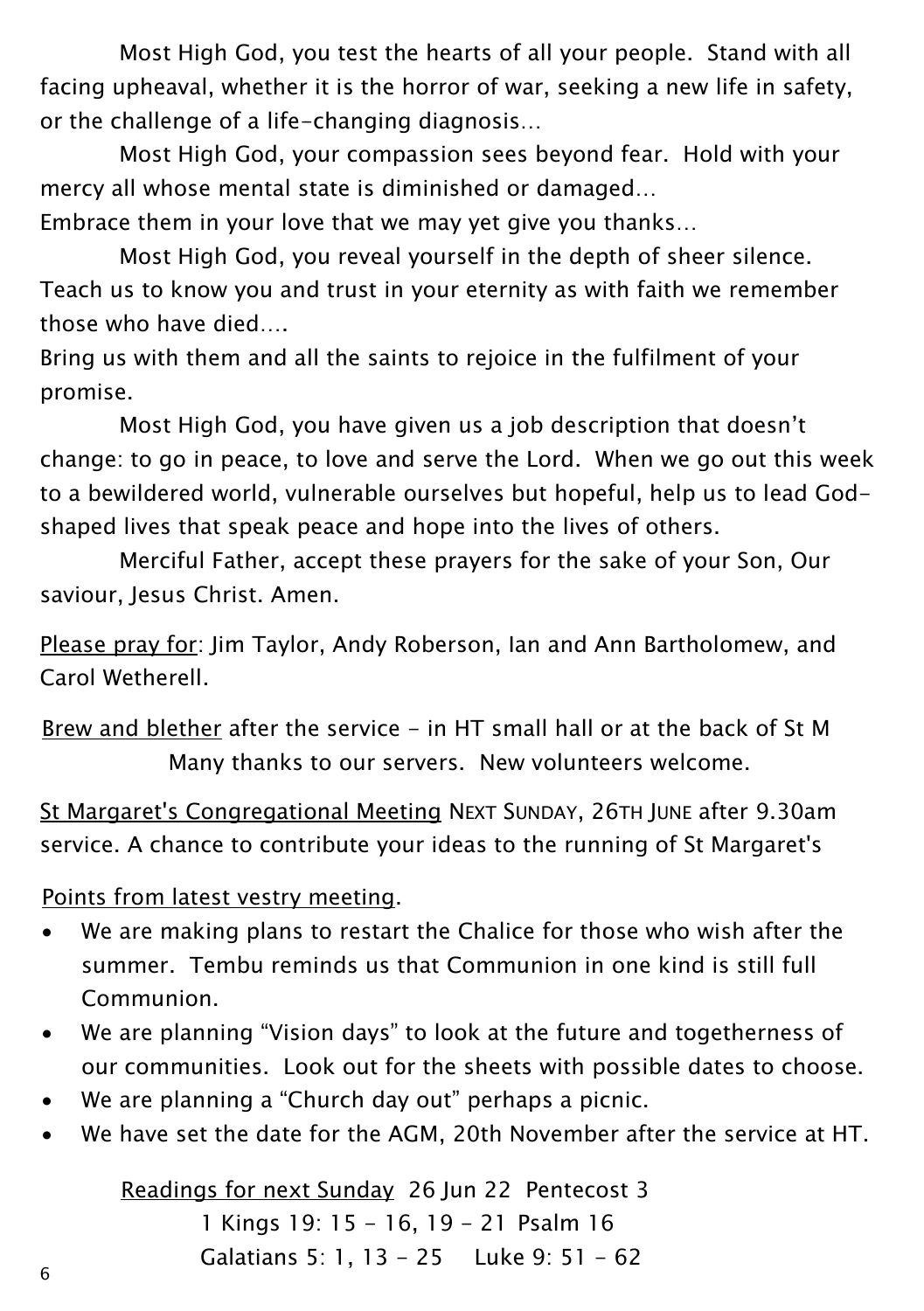# Activities and Future Events www.trinityelgin.org

# Baptisms, weddings and funerals – please contact 01343 547505. Tembu's normal days off are Friday and Saturday.

The Youth Fellowship If you are S1-S6 and would like to join us please get in touch with Tembu at rector@trinityelgin.org Choir practice in church, Wed 5 pm. New singers welcome. Mothers' Union 3rd Wed of the month, 2 pm in HT hall Men's group Open to all. Monthly outings. Contact Graham 830250 HT Gardeners 2nd Tue of month (not winter) at back. Front - any time. Prayer group Contact Jenny (07950 830017)

Youth Fellowship Weekly Tuesday meetings will continue to the end of June then there's a break for the summer holidays.

Tube Fund January - June now being collected. Please give tubes or donations to Ann D before 1st July.

Volunteers for Flower Rota in Holy Trinity Helpers are urgently needed to keep the flowers in church fresh and inspiring! If you feel you could help please put your name on the flower rota list, which is on the notice board at the back of church. If help is needed please speak to Glenda.

Christian Aid. A talk about ongoing work by speakers from the Edinburgh Office. Thurs 23 Jun, 7 pm at Elgin High Church Hall.

Message from Lynne T. A big thank you to all who helped in any way with refreshments for the Songs of Praise & also to the garden working party as always. Watch this space for the next date.

Thank you to all who came along to help get St Margaret's looking good at the first big clean for 3 years. Everyone worked SO hard. Things were moved; long poles reached high windows and corners; spiders ran for their lives. There were even 3 Hoovers on the go for a while! Lots of appreciation to those who clean week by week and to Diane and Anne for the cuppa.